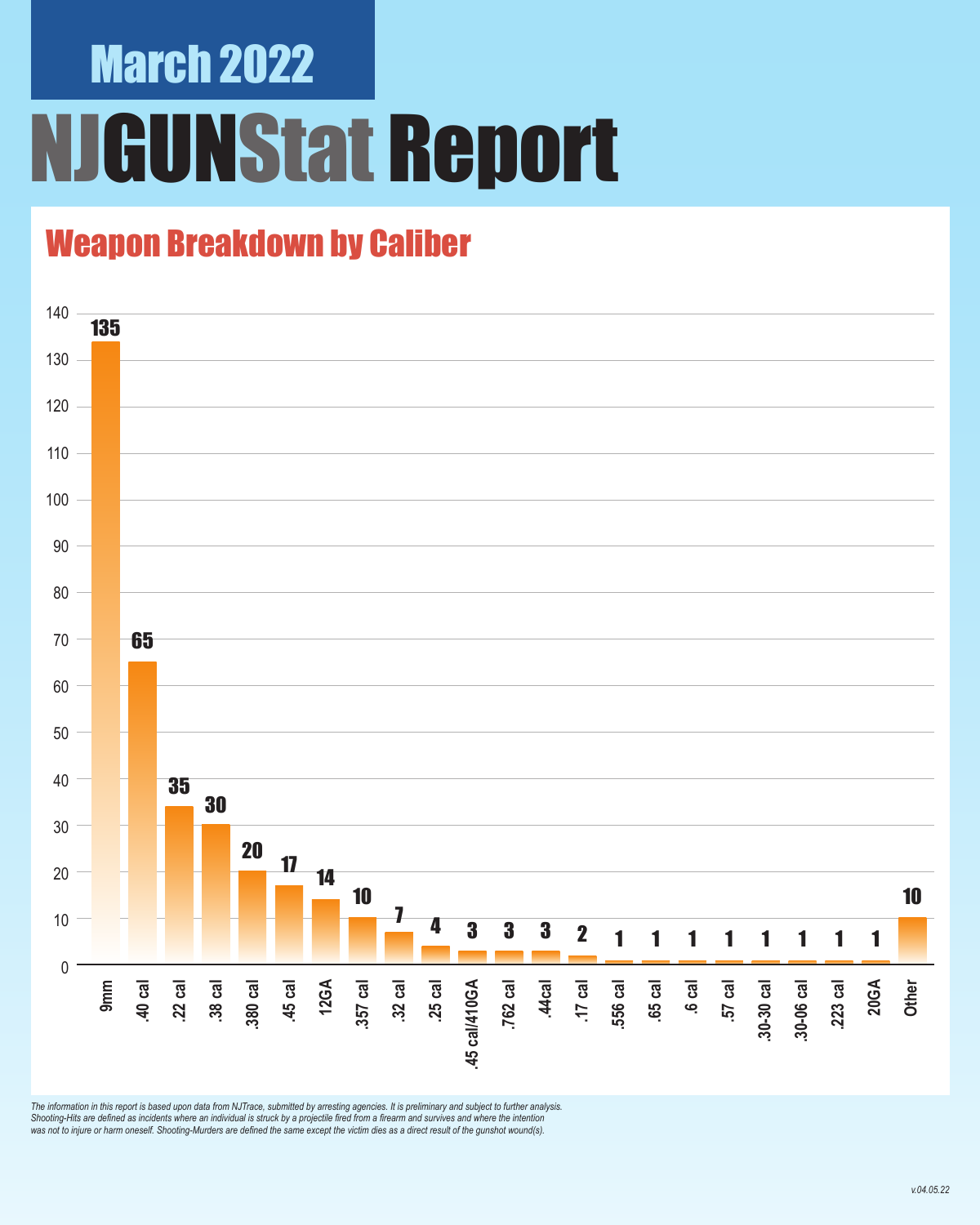# March 2022 NStat Report

#### Gun Recovery Numbers Statewide

| <b>Total Crime Guns Recovered</b>                    | 366 |
|------------------------------------------------------|-----|
| Found Property/Turned in                             | 145 |
| <b>Guns with Possessors</b>                          | 221 |
| Individuals Arrested with<br>more than One Crime Gun | 20  |

#### New Jersey Counties



#### New Jersey Cities



*The information in this report is based upon data from NJTrace, submitted by arresting agencies. It is preliminary and subject to further analysis. Shooting-Hits are defined as incidents where an individual is struck by a projectile fired from a firearm and survives and where the intention*  was not to injure or harm oneself. Shooting-Murders are defined the same except the victim dies as a direct result of the gunshot wound(s).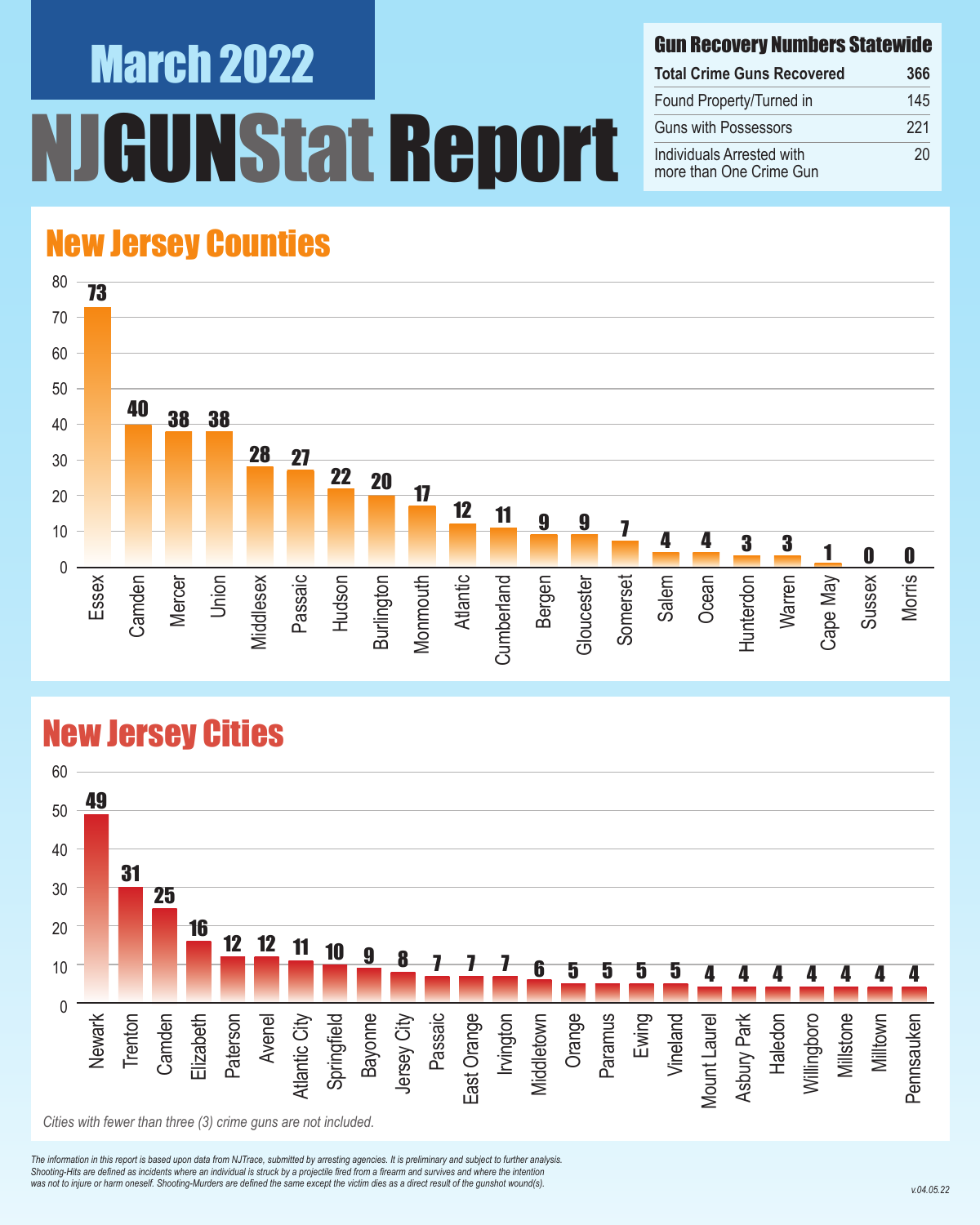### March 2022 NJGUNStat Report

### Weapon Breakdown by Manufacturer



*This chart reflects the information provided to the New Jersey State Police through NJTrace, a statewide program that relies on local police departments to input data on guns used in the commission of a crime. This chart does not rely on any reports from the federal Bureau of Alcohol, Tobacco, Firearms and Explosives (ATF). The information is preliminary and subject to further analysis.*